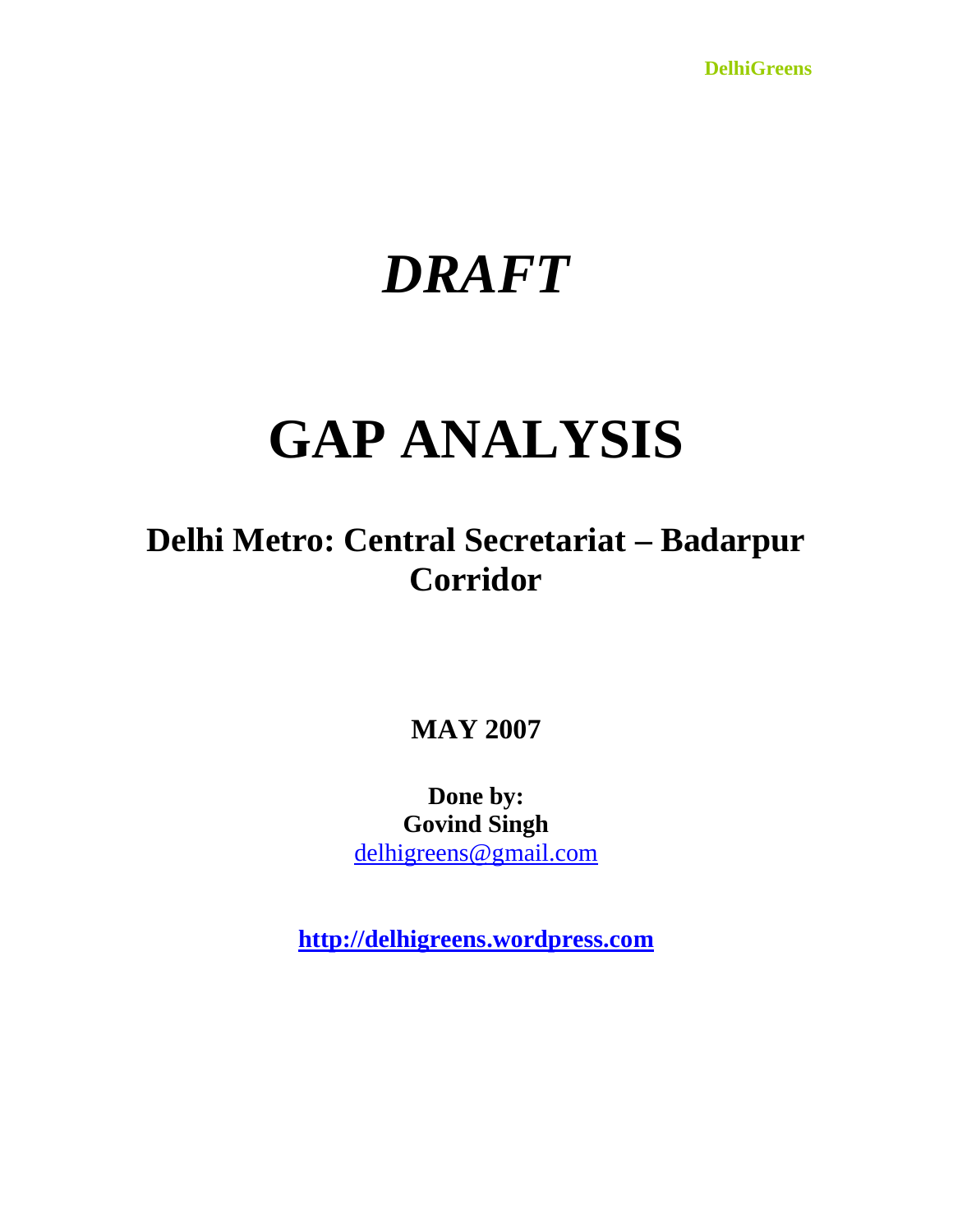# **PREFACE**

Environmental Impact Assessment (EIA) is critical to obtaining prior environmental clearance before initiating any new Project or activity, or for the expansion or modernisation of existing projects or activities.

However, according to a news story in the Down to Earth magazine<sup>1</sup>, Delhi Metro has got an EIA waiver and it does not require any prior clearance when it comes to constructing the Metro in the city.

If this is the case, then the EIA reports available on the Delhi Metro's website are prepared as a gesture of environmental sensitivity and awareness.

However, the reports have some shortcomings that have been pointed out in this Gap Analysis report. A particular EIA report of the **Central Secretariat – Badarpur Corridor** is critically analysed. The gap analysis is prepared in the light of the EIA Notification of 1994, the draft Notification of 2005 and the existing 2006 EIA Notification.

The following gap analysis is based on best environmental practice principles and professional judgement. It is open to articulation and suggestions are invited.

1

<sup>1</sup> Down to Earth, *What Impact?* May 15, 2006

http://www.downtoearth.org.in/full6.asp?foldername=20060515&filename=news&sec\_id=4&sid=15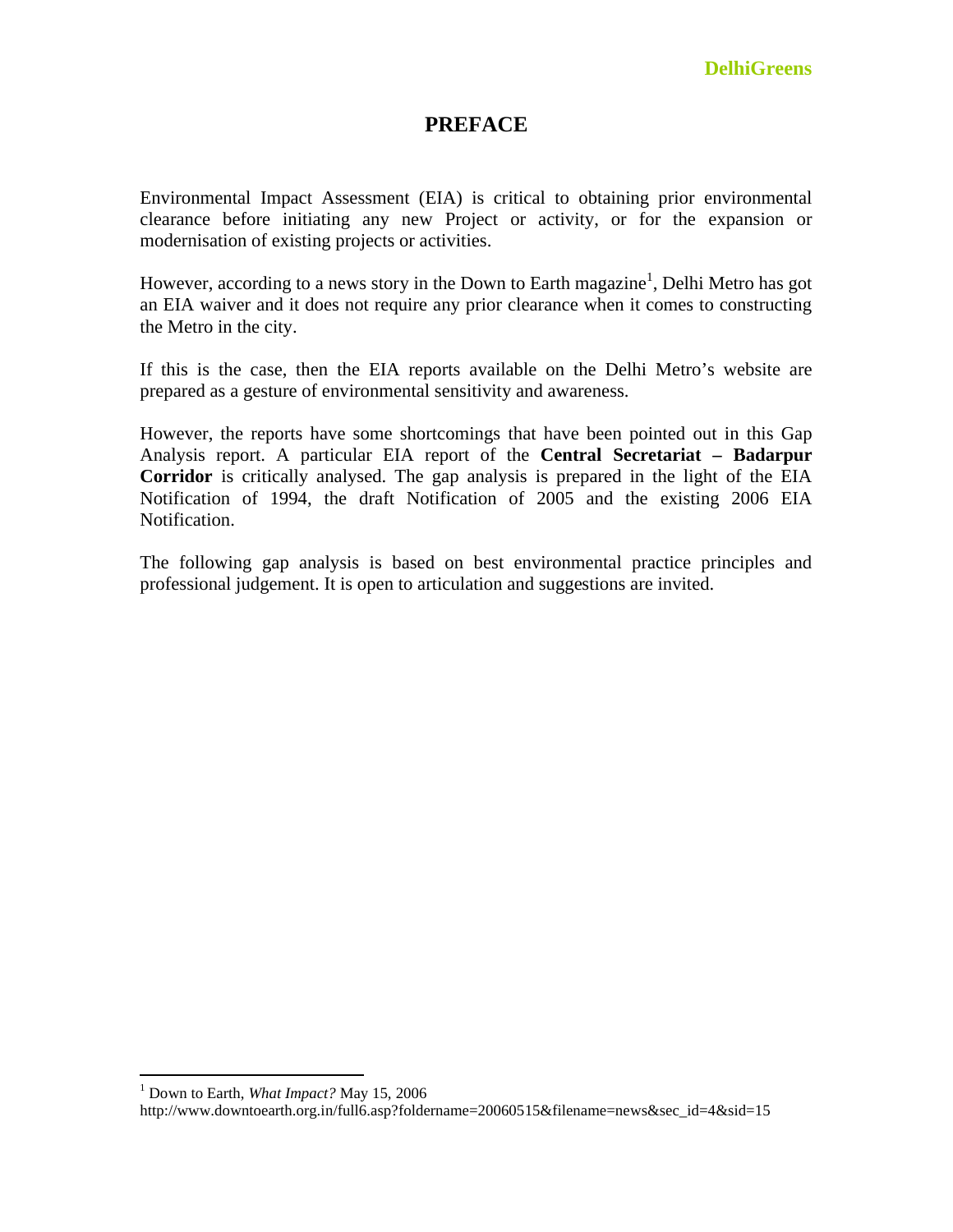**DelhiGreens**

# GAP ANALYSIS

# ENVIORNMENT IMPACT ASSESSMENT REPORT OF Central Secretariate<sup>2</sup> – Badarpur Corridor

# http://www.delhimetrorail.com/corporates/ecofriendly/enviorement\_impact\_asses ement\_Central\_Secretariate\_Badarpur\_Corridor-1.pdf

The purpose of the EIA is not stated in the beginning of the report. Instead, the report straight away starts with providing the Environmental Baseline Data. The project and project proponents are not identified and there is no description of the nature, size and location of the project.

The EIA report does not mention the name/contact information of the EIA Agency which has prepared this report. In the event that Delhi Metro prepares its own EIA reports, it becomes necessary that they at least provide the contact information of their EIA Wing. Hopefully, the EIA Wing is registered with the Ministry of Environment & Forests.

# **Environmental Baseline Data**

While establishing the environmental baseline data, an essential component that has been missed is the description of the existing land use on both sides of the road on which the Metro is planned to be constructed. This information will be important to predict impacts and could have been used during the mitigation stage to determine where all the sound barriers (if at all) need to be put on the elevated track.

Water Quality: Even though the said corridor is slated to be constructed from Central Secretariat to all the way to Badarpur, samples for the physico-chemical analysis of groundwater were collected only from around the Jawahar Lal Nehru (JLN) Stadium.

The above is true for **Soil Survey** as well. Also, the type of soil present is not mentioned.

**Flora of the Project Area:** When indicating the part of the corridor that will be elevated, the report only gives an estimation saying, "The proposed alignment along Central Secretariat – Badarpur corridor will be underground, at grade but **mostly** elevated tracks at the median (i.e. at the central verge). It does not describe or explain how much is this 'mostly'.

The total number of affected trees from Central Secretariat to Badarpur is counted to be 4401. This is a big number and the loss of such a large number of trees will have a significant impact on the environment of Delhi. It has not been found necessary to investigate and list such impacts. Also, only the number of affected trees has been mentioned. There is no mention of the names/species of the affected trees.

 $2^2$  As spelled in the EIA report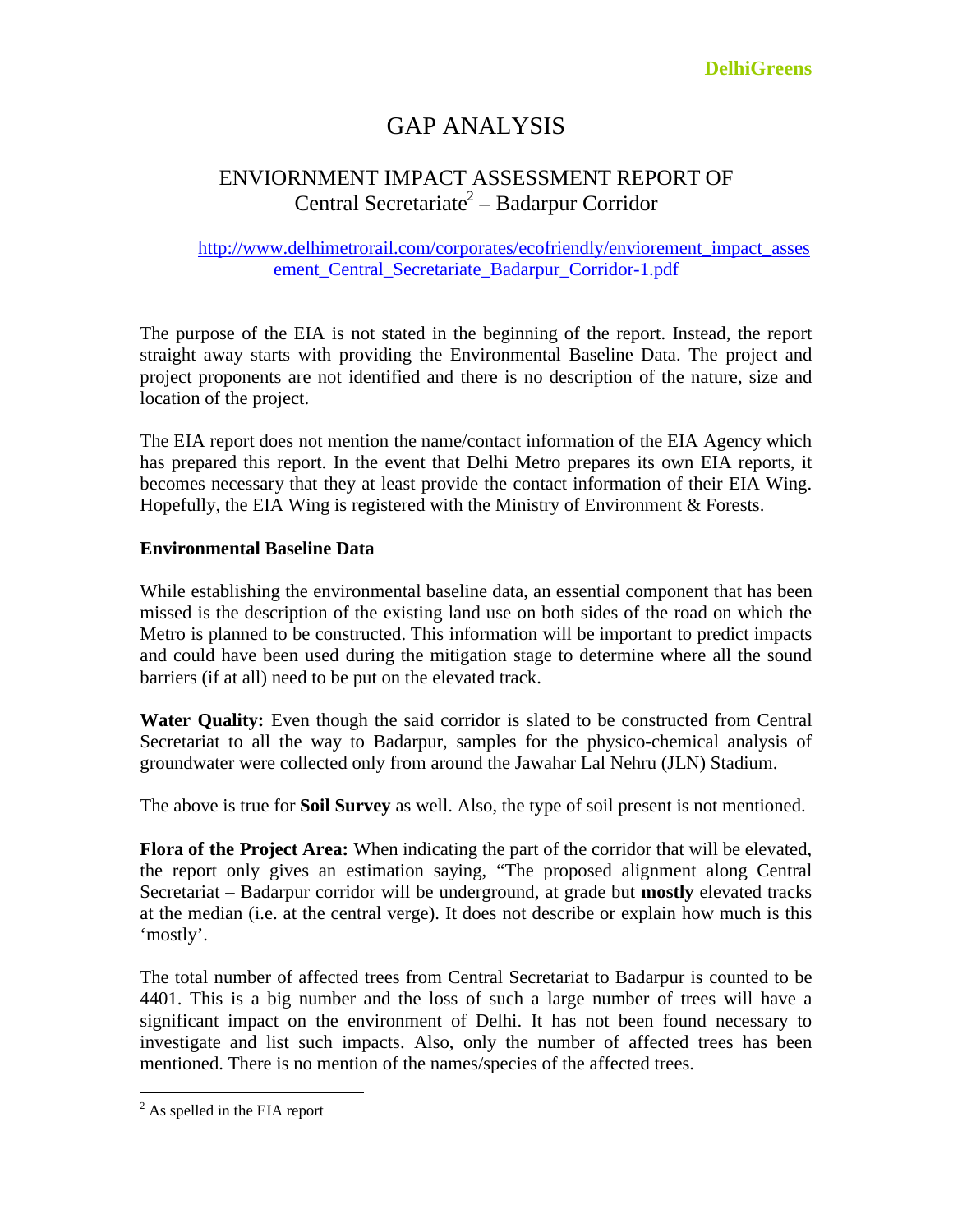**Air Quality:** The air quality measurements have been carried out ONLY in the month of June 2006. This is more rapid than most rapid EIAs. At least a six months (if not an year) data should have been collected along the corridor, in order to ensure that a proper air pollution survey was done along the proposed corridor.

The **Noise levels** survey seems adequate though it has taken into account only the quantity and not quality of the sound level.

# **POSITIVE ENVIRONMENTAL IMPACTS – A CRITIQUE**

- The report mentions **'Reduced fuel consumption from the transport sector resulting in precious foreign exchange'** as a positive environmental impact. However, the increase in the consumption of electricity required for the operation and maintenance of the Metro is not mentioned in the negative environmental impacts list.
- With the increase in the demand of electricity, more of it will have to be supplied and this will require more thermal and/or hydroelectric projects to come up. Both of these cause much damage to the environment even leading to global warming. This may nullify the **'Reduction in green house gases (GHG) emissions from the road sector'.**
- **'Reduced traffic resulting in reduced congestion on roads'** has been listed as a positive environmental impact **which may result from the 'probable' shifting of significant proportion of two and three wheelers to the Metro.** First, only those who travel from one proposed station to the other at present will shift to the Metro. Second of all, if the above mentioned is probable, then this would mean that the existing *autowallahs* will soon be out of job. This should be included as a Negative Environmental Impact, since social inequity is bound to lead to some environmental damage and the same should also find a mention in the Mitigation Measures/Management Plan.
- **'Reduced need for expansion of roads, flyovers, laying of new roads, etc.** is mentioned to be a positive environmental impact of the Delhi Metro. However, what need to be realized is that when it comes to mobility - the car is a symbol of ultimate freedom. The Metro has been successfully running in the city for the past few years now. Despite that there is no decline in the number of cars that are daily sold in the capital. Without an appropriate policy intervention, the number is unlikely to go down in the near future. The Metro has only helped in restricting to some extent, the time each car spends on the road as many of them can be seen parked at the Metro Stations. However, with the constant increase in the number of vehicles on the roads, expansion of roads, flyovers, etc. will be continuously needed.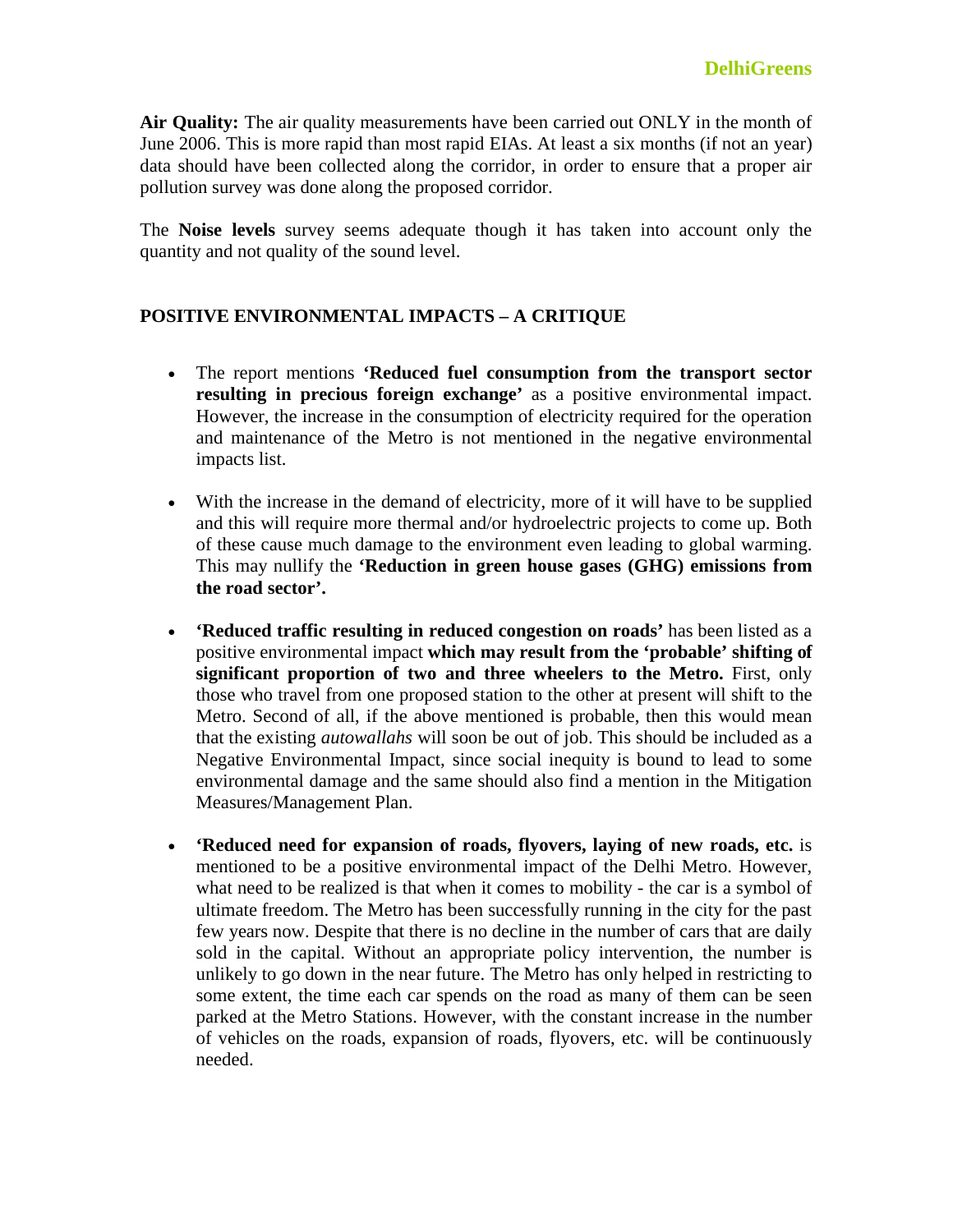**'Increased industrial, business and commercial activities'** is mentioned as a positive environmental impact. However, the ground reality is that since the Metro is passing through considerable residential area – this so called positive impact is actually being feared than being welcomed.

Signing campaigns and *dharnas* have already been organised and this opposition is only gathering momentum. Newspaper reports have suggested that an elevated Metro and Bus Rapid Transit System coming up on the *Lala Lajpat Rai Marg* will make the area congested. At the same time, the road has been declared commercial under the new Master Plan and it is being feared that the area may be rendered unsuitable for residential purposes.

- The Metro is being seen as a recipe for disruption of peaceful life in South Delhi and residents fear they will be forced to sell out and move away. According to a newspaper report<sup>3</sup>, Traffic and Transportation expert with IIT, Dr. Geetam Tiwari has maintained that there is empirical data available that shows elevated highways and rail corridors cause hypertension and lack of sleep. The Metro officials have counteracted this saying that sound and visual barriers will be erected around the Metro rails to minimise these adverse impacts. However, with the elevated track in place – fitted with such high (in order to be effective) barriers, it is doubtful if **'Better environmental landscape and aesthetics of the surrounding area'** will really be a possibility.
- **'Sense of pride to the city and country having a world-class facility':** Considering the Shahdara – Rithala Metro (Red) Line, all sense of pride vanishes each time one views the slums of East Delhi when on the elevated track from Rajiv Chowk to Shahdara.

# **NEGATIVE ENVIRONMENTAL IMPACTS**

# **Impacts due to Project Location**

 $\overline{a}$ 

**a) Change in Land use:** The Land use change is restricted to the alignment of the Metro track only. This, even when increased industrial, business and commercial activity is listed as a positive environmental impact. There will certainly be land use changes on both sides of the elevated track which need to be predicted after carrying out an appropriate study. The fact that there is no data on the existing land use along the proposed elevated corridor also needs to be taken care of.

**b) Loss of Trees:** Perhaps the most shocking and disturbing aspect of the EIA report is the fact that **the Average Cost of one tree (in Rs.) is calculated to be 700!** Following are just some of the ecosystem services provided by trees:

<sup>&</sup>lt;sup>3</sup> Elevated Metro fuels fear of commercialisation, Sharma, P.A., May 21, 2007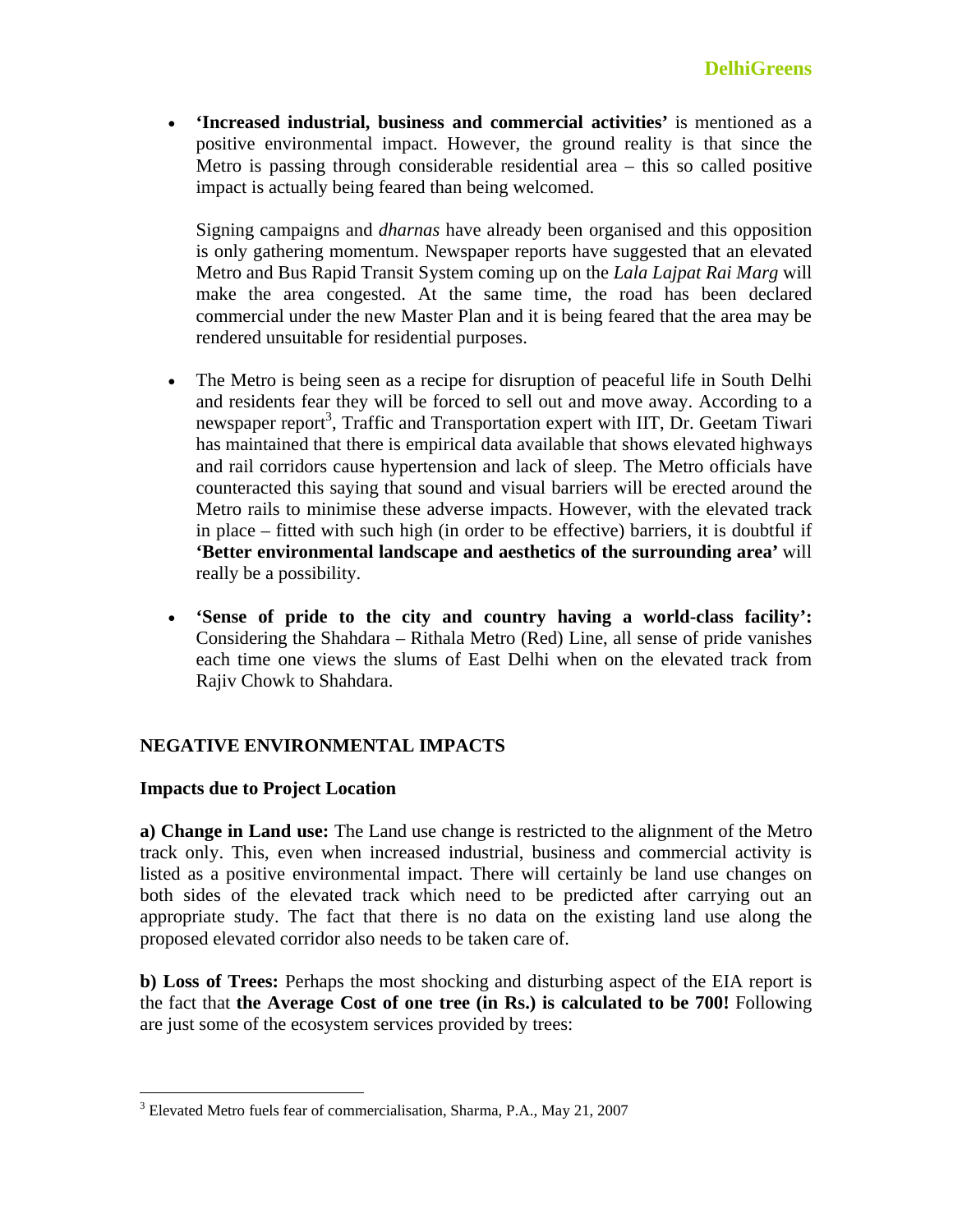- Trees take in carbon dioxide during day time and release oxygen (that we need to live) continuously.
- Trees store a large amount of Carbon (of the Global Warming fame) in them and maintain it through out their life.
- Trees support the large number of biodiversity insects, birds, etc. all required to maintain the earth's living system and hence support human kind.
- Trees are weather (and climatic) agents. They bring rains to an area and through complex mechanisms such as transpiration, determine to some extent the amount of rainfall and also play a major role in nutrient recycling.
- Trees act as natural barriers (e.g. sound barriers) and can be vital when found between a busy road and a residential colony. They act as a green buffer zone.
- Trees of some species in the capital were planted several decades ago. They are thus the heritage of the city. Many of the trees provide fruits (such as the *jaumun* trees, *Syzygium cumini*)
- Trees provide shade to us especially in the scorching heat of Delhi in summers.

Students in North Campus, Delhi University – who walk under the shade of the trees in order to reach their respective colleges from the Bus Stand/Metro Station were asked what they would do if the trees were not there. Some of them replied they will purchase an umbrella while most said they would prefer to take the *rickshaw.* On an average, a rickshaw ride costs Rs. 10/ from the main road. Thus, just this ecosystem service (shade) provided by the trees is MUCH more than just Rs.700.

# **Impacts due to Project Construction**

The hazard to life due to working with heavy equipments, concrete slabs has not been taken into account.

# **Traffic Diversions and Risk to Existing Buildings**

There will be much traffic problems in the construction phase and congestion will lead to elevated pollutant levels. The adjacent lane will also be a potential hazard zone since the traffic will be passing from very close to where heavy construction will be taking place.